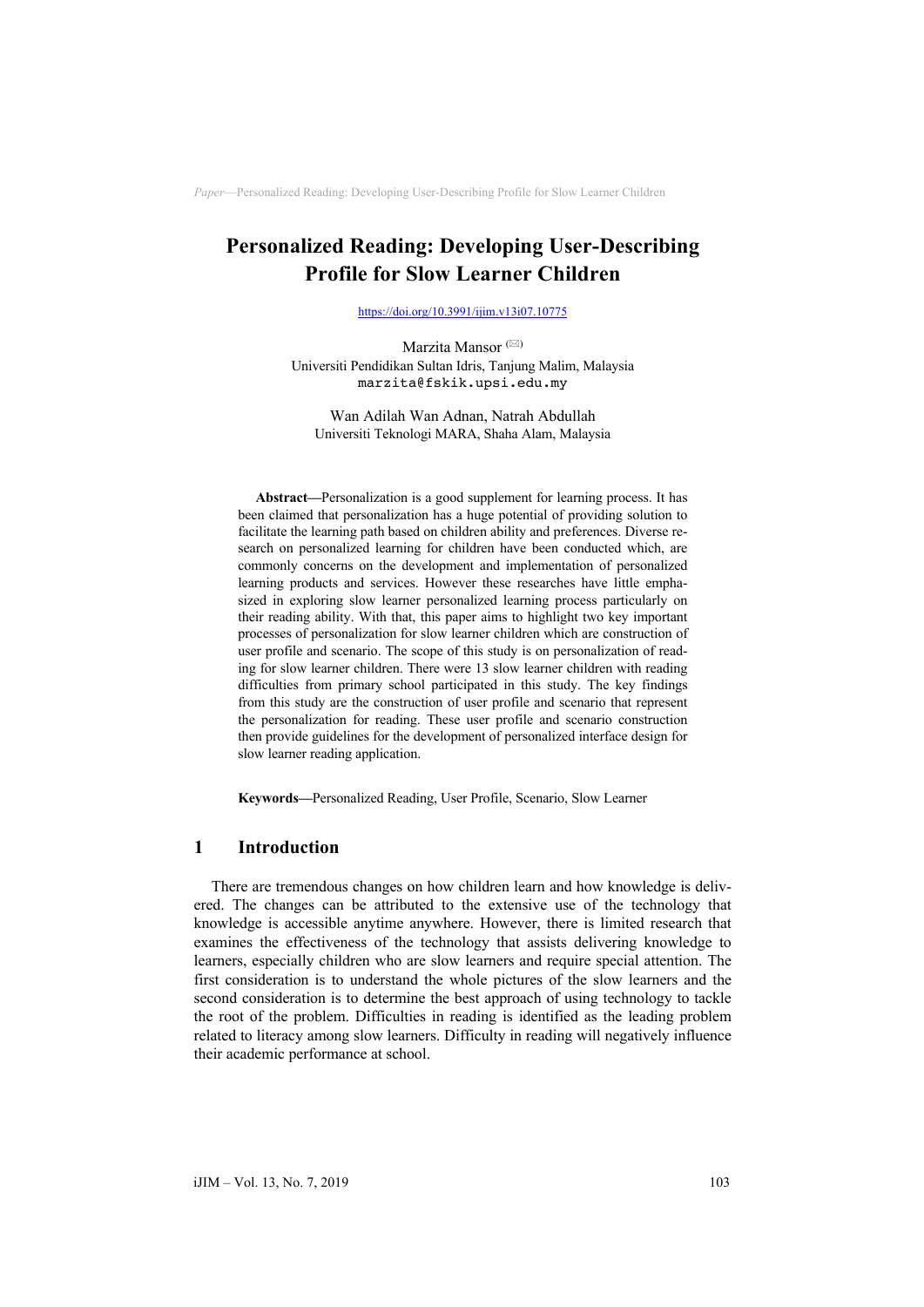Personalization is identified as the best solution. It is capable of providing a personalized approach based on the reading ability and preferences of the slow learners. There is a minimal discussion in the literature of user profile as a personalization process, especially for the children who are slow learners. However, it is debatable that the user profile construction plays a vital role in personalization. [1] indicate that there are three (3) main directions in the development of personalization. These three directions are similar to the current study which encompass understanding the student's personality (user profile) and personalization approach as a feasible solution. [2] mutually agreed with the fact the knowledge on the user provides a better approach to personalization. This paper describes the personalization processes which is important as it leads to the development of personalized interface design. The identified processes is the construction of slow learner profile which describe the information of the slow learners. As the development process of the user profiles requires a deeper understanding of slow learner's explicit and implicit information, several steps are provided to develop the slow learner profiles to cater to both information by employing qualitative approach in the data collection process. With that, this paper aims to highlight a key important processes of personalization for slow learning-children which is the construction of user profile as it is provides step by step guidelines to the successful personalization. Section 2 of this paper discusses the related literature review while describes the methodology of the study. Section 4 present a detailed explanation of the key process of personalization which is the construction of the slow learner profile. Finally, Section 5 concludes the study.

# **2 Literature Review**

The last decades has witnessed significant changes in education due to the enhancement in educational technology that has provided opportunities for all learners to learn any time. These advancements and increased use of technology are popularised the shift from the traditional one-fits-all approach to a personalized experience. Personalization technology is a powerful tools in enhancing user experience, yet simultaneously provide a personalization tool that meets the needs, preferences and knowledge of users. The personalization technology also promises a high potential that enables a technological tool to be accessible by users according to individual requirement by providing a solution to facilitate the expression of user needs [3]; [4]. However, looking at the personalization as a technological solution is inadequate. The concept of personalization is more than a simple process of providing personalized services based on gathered and observed activities. Research on personalization has demonstrated that personalization provides a broad view by changing human lives.in education, personalization is found to be a good supplement for the learning process.

Not only that, personalization has been widely applied in several areas such as elearning, adaptive learning and web [5]; [6];[7];[8]. Various studies have attempted to utilised personalization as a tool for learning [9]. For example, [10] provide personalisation in searching information in the digital library, personalisation of a storybook to improve distance communication by [11], and personalisation of learning algebra by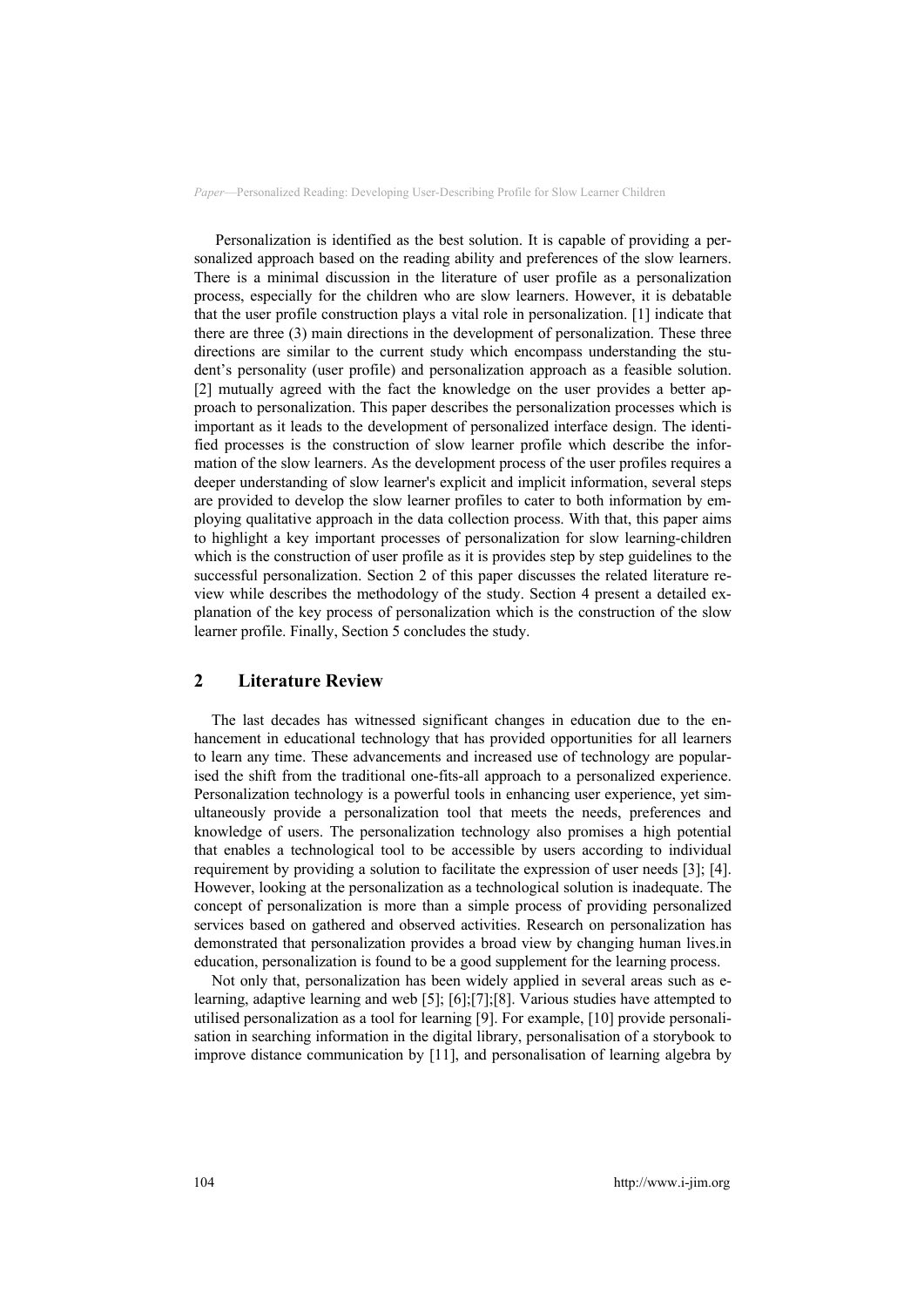[12]. Although technology has significantly impacted society and is ubiquitous at all levels of education, some categories of people in need are unfortunately left behind. The minority category focused on this study is slow learner children. In general, they are the minority of students who struggle with literacy problem, especially reading. Their existence in primary school is considered one of the biggest challenges that school teachers face nowadays, especially in order to achieve the school's aim of producing zero illiteracy among students. Zero illiteracy explains that every child at the school must be able to perform basic literacy skills including reading, writing, and calculating. Ensuring basic literacy seems like an easy task, but requires excellent and thorough planning. The implementation of zero illiteracy programmes might be possible for normal children, but teaching all children to read in school is a challenging process [7]. One of the challenges pertains the way to ensure all children who have reading difficulties, including slow learners allocated at normal classroom setting in primary school, have the ability to read like normal children. One of the ways to help slow learner children is by fully understanding them and by providing a better tool that can assist them to read better. Although personalisation has been identified as a better approach in learning, a growth in personalisation studies that present personalisation as just a product was identified. Adamantly, limited studies have focused on the understanding process of the unique profile of the users and describing how the process of the personalisation is implemented from sketch to the end product. A detailed understanding of user profile leads to a better design of the personalised materials. User profile is important for personalised information access. [13] presented that user profile provides several ways on building, managing, and representing information personalised for each user.

## **3 Methodology**

User profiling can be defined as the data identification process of a user's interest domain [14]. Realising the criticality using user profile to understand slow learners, this paper presents how a concept-based user profile technique is used to develop a user-describing profile. This work also adapts the user profile development methodologies by [15] which build user profiling based on the type of users' information, either explicit or implicit information. A similar approach using explicit user feedback and implicit user feedback was also explored by [16] and [15]. The user profile and developed scenario are vital in determining the personalisation features in the personalised interface design. These two elements supplement each other in ensuring that all user needs are well-translated in the form of understandable step-by-step personalised design. In this study, the researchers' present personalisation as one of the supplements embedded in the reading materials to assist slow learners to overcome their reading difficulties. The slow learner children are selected as users due to the reading problem that the slow learner children faced in primary school. Although the data from 13 slow learner children were collected qualitatively, only one user profile and one scenario presented are in this paper to provide a better understanding of how the personalisation process was carried out. Two methods of user construction techniques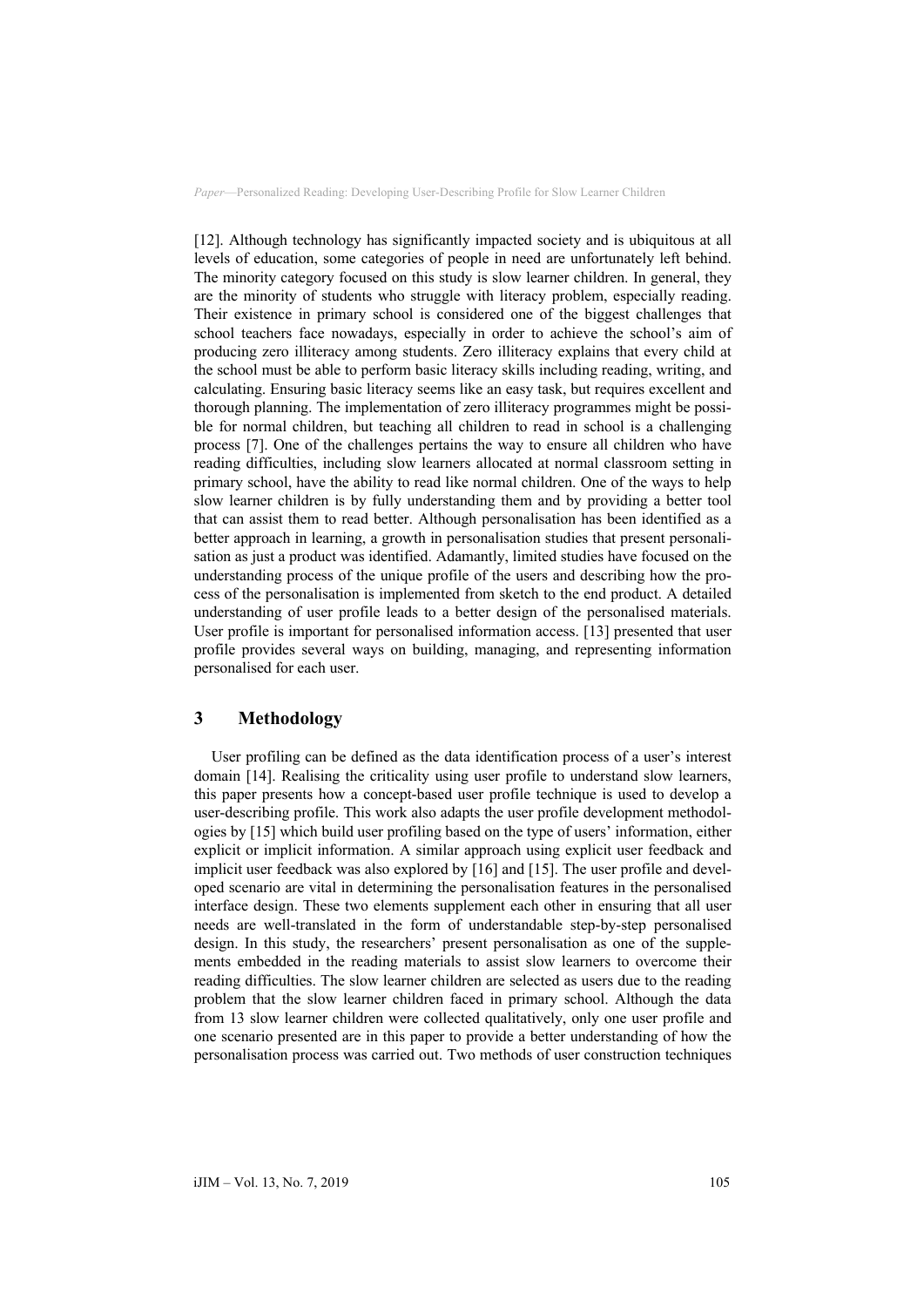are employed in this study to cater to two types of information of the user, namely, explicit and implicit information. These two methods are explicit user information collection methodologies, often called explicit user feedback and implicit user information collection methodologies, also known as implicit user feedback. These two techniques are important in the construction of user profiling construction where explicit and implicit information of users are incorporated. Fig.1. depicts the several steps required in implementing these two methodologies of user profile construction which are the explicit user feedback and the implicit user feedback:

- Information collection process
- Construction of user profile
- Use of user profile in the application



Fig. 1. Overview of user profile concept-based personalization. Adapted by [13]

The framework of our proposed approach is illustrated in Figure 2.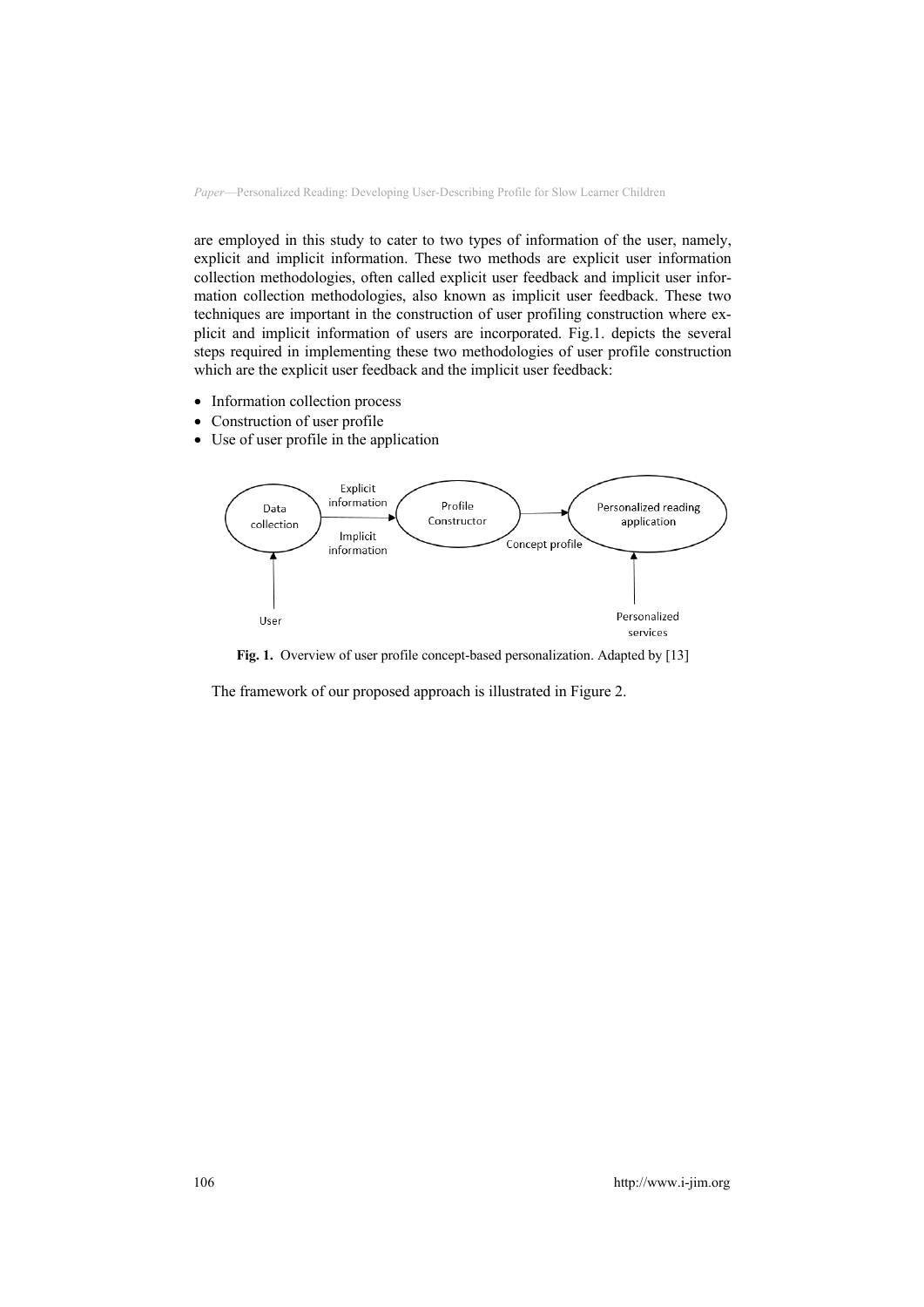

**Fig. 2.** Personalization process

## **3.1 Collecting explicit and implicit information of slow learner**

The collection of information using explicit user feedback and implicit user feedback involves different activities. The explicit user feedback approach requires the researcher to collect information directly from the intended users. The explicit user feedback approach relies on the user's input, thus, explicit information gathered in this process requires direct communication with the user. Particularly, in this research, three (3) main activities are utilised to gather information which are interview, observation, and data analysis. Meanwhile, the implicit user feedback approach gathers implicit information of the user by analysing the information when the user is performing an activity while using the personalised application. To clarify, the total number of respondents involved in this study is 13 slow learner children and one remedial teacher who manages the children in their remedial class.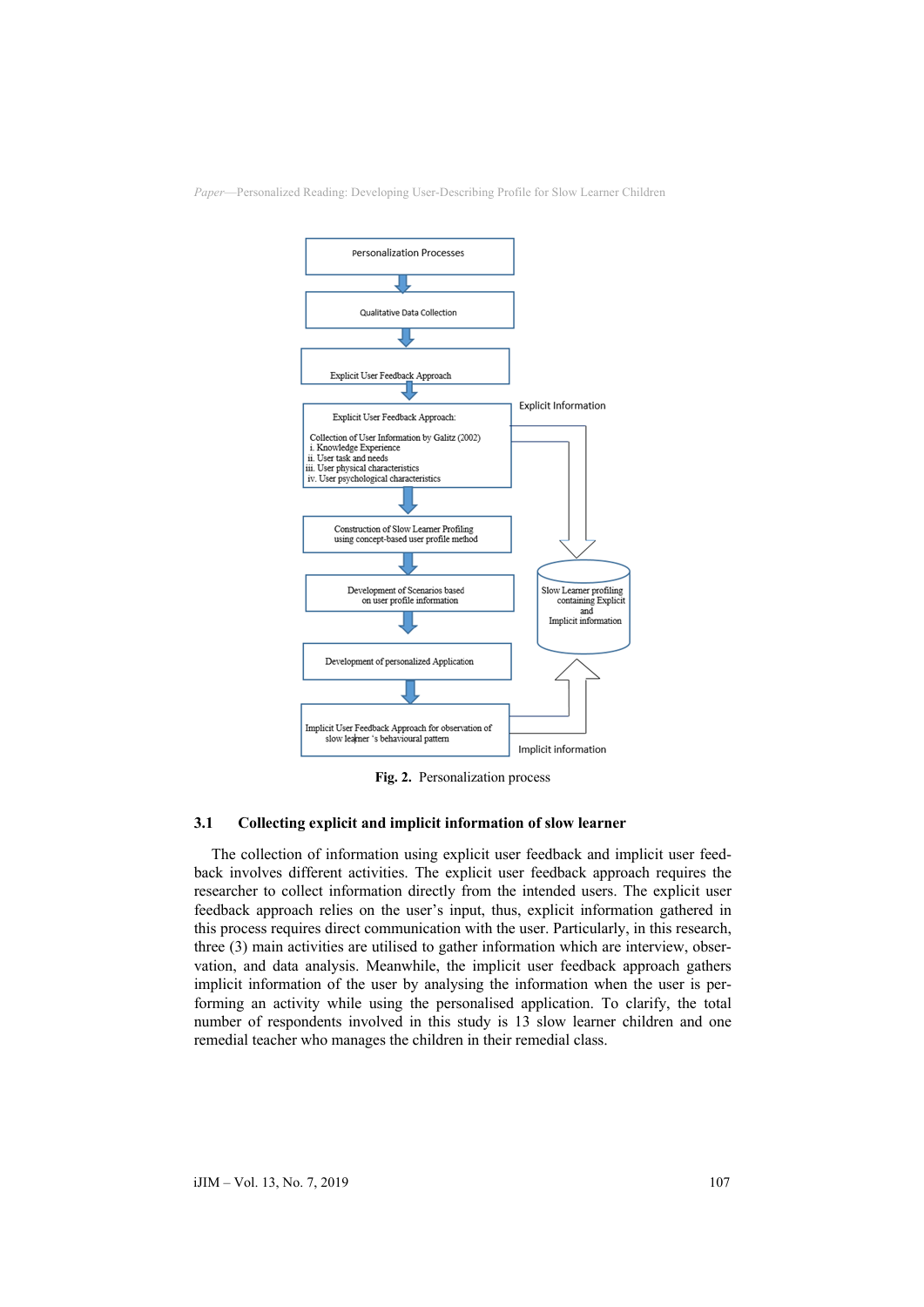**Collecting explicit information of slow learner through a qualitative research approach:** Different user profile construction technique is utilised based on the type of user information. In this study, the explicit information of the user is collected by gathering the required information in a primary school setting. Personalisation of content is described in this paper due to the importance of identifying the right reading content material for the slow learner children who have difficulties in reading. Hence, a qualitative approach was conducted to collect the explicit information of reading performance of the slow learner children (prior knowledge in reading), reading needs, reading preferences as well as personal information of each slow learner child in order to identify suitable content for personalisation. All the gathered information is essential as provides an in-depth understanding of the real factors that contribute to the reading difficulties and to identify specific needs and preferences of each child for a personalised design. The figure below provides information on the qualitative research approaches conducted and outcome(s) from each activity performed.



**Fig. 3.** Data Collection Process

**Collecting Implicit information of slow learner through monitoring user reading activity:** Implicit user information feedback approach focuses on the incorporation of implicit information in the construction of user profile. Gathering implicit information of slow learners while using the application does not require any intervention. The use of implicit information is important as it determines the changes in the personalisation feature embedded earlier which would take place using explicit information. Implicit information gathered from user behaviour while performing a reading activity determines the preferences and the needs of the user in the next usage of the reading application.

Capturing the implicit information from users is vital as it enriches the dynamic user profile information. Unlike the explicit information of the user which will not have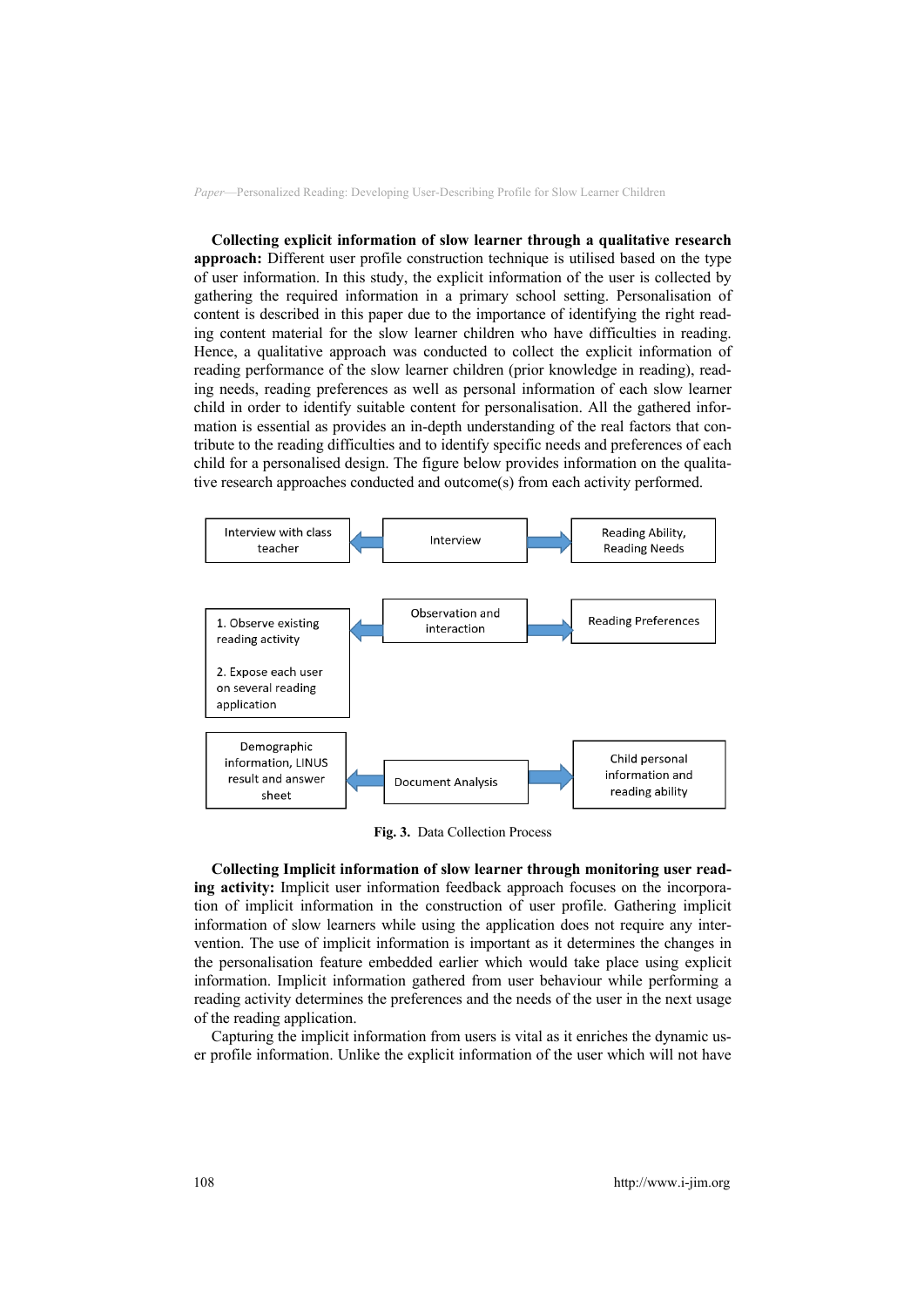an effect over time (static), the dynamic information provides useful information that will ensure that the user profile is updated. The combination of explicit and implicit information enables the developed user profiles to cover all beneficial information that can support the construction of a comprehensive user profile. The information on the implicit user feedback approach and based on the activity performed when the slow learner children using the reading application are provided for the personalisation purposes. However, in the construction of the user profile, the preliminary information while performing something similar (reading activity) is used as a foundation in collecting real implicit information of the user.

Table 1 summarises the implicit data collection technique which specifies how the implicit information is collected, type of implicit information, and category of information for user profiling, and also the relationship between the implicit information and personalisation.

| <b>Collection Technique / Activity</b>                                | <b>Type of information Captured</b>                               | Category of information for user<br>profiling |
|-----------------------------------------------------------------------|-------------------------------------------------------------------|-----------------------------------------------|
| Login                                                                 | User registration                                                 | User name / login info                        |
| Test                                                                  | Test on reading ability result                                    | Reading ability                               |
| Native activity, Selection of pref-                                   | Browsing activity, Preferred back- Navigation information, colour |                                               |
| ered colour, Selection of preferredd ground colour, Preferred reading |                                                                   | preferences, Reading companion                |
| reading buddy                                                         | buddy                                                             |                                               |
| End test                                                              | Test on reading ability result                                    | Changes on Reading ability                    |

**Table 1.** Implicit user feedback

### **4 Findings**

The outcome from the data collection process is divided into four (4) criteria. The four criteria are

- Slow learner demographic information
- Slow learner prior knowledge in reading
- Slow learner reading needs
- Slow learner reading preferences. Brief information of the required explicit information and its relation to the design aspect before the development of user profile will be described in the next section.

#### **4.1 Slow learner raw information**

**Slow learner demographic information:** One of the elements in user profile development is by gathering rich information on the slow learner demographic information. Many previous studies have also considered demographic information in understanding user as part of user profile design and development. Examples include studies by [17];[14]; and [18]. Slow learner demographic information refers to the personal information of the slow learner children including age, gender, hobby, cartoon characters, reading style, and interesting topics in reading. The demographic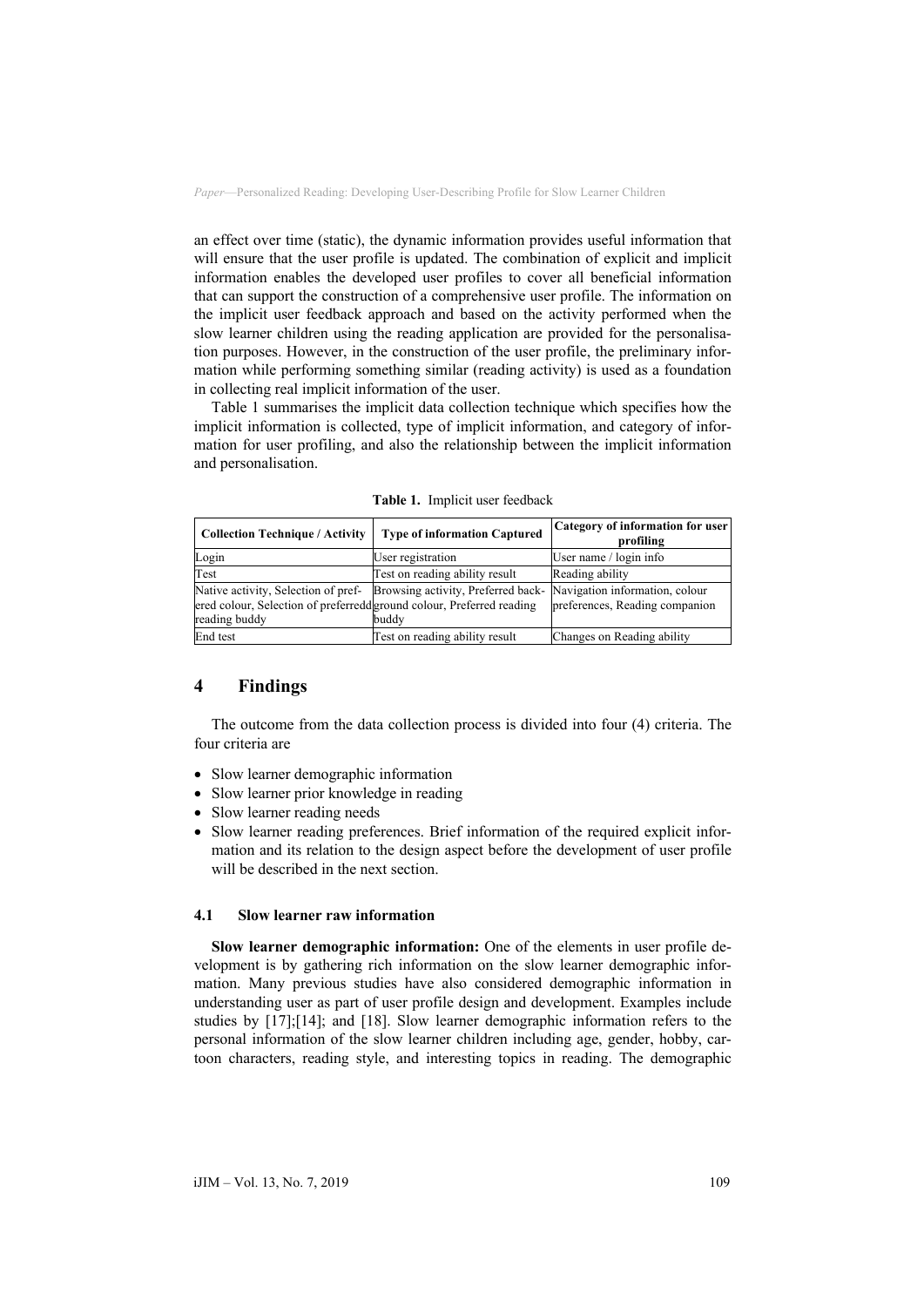information leads to a better design interface in personalisation. It is interesting to identify the personal traits of an individual in designing personalised reading materials so that personalisation can be developed according to their preference. For example, a cartoon character that a specific slow learner child prefers can be used as a reference in developing a preferred reading buddy in the personalised reading materials.

**Slow learner prior knowledge:** As described previously, one of the criteria in building the slow learner profile is understanding the existing knowledge of slow learners. Strong comprehension of the knowledge of the slow learners is the foundation that will assist the designer or even a school teacher to determine suitable or personalised reading content. Inability to provide necessary information based on each slow learner's ability will negatively influence the learning performance of the slow learner children as gathered from the analysis of the interview session conducted with one of the primary school teachers. Thus, it is required to understand the assessment of reading implemented at schools to understand the existing knowledge of the slow learner children. In Malaysian primary schools, the Ministry of Education has provided an effective tool to measure the ability of all primary school children in reading performance through the Literacy and Numeracy Screening (LINUS) programme. This assessment is gradually conducted to monitor children's performance from 7 years old to 9 years old. The reading ability for primary slow learner children is then categorised according to their reading performance. In brief, the LINUS programme is conducted to analyse children's progress in literacy learning. Table 2 indicates the LINUS assessment as determined by the LINUS constructs:

| Construct      | <b>Description</b>                                                               |
|----------------|----------------------------------------------------------------------------------|
| K1             | Ability to sound and write vowels and consonant                                  |
| K2             | Ability to sound and write open syllable                                         |
| K <sub>3</sub> | Ability to read and write open syllable                                          |
| K4             | Ability to sound and write close syllable                                        |
| K <sub>5</sub> | Ability to read and write close syllable                                         |
| K6             | Ability to read and write words which contain 'ng' closed syllable               |
| K7             | Ability to read and write words which contains single vowel syllable             |
| K8             | Ability to read and write words which contains diphthong and cooperative vowel   |
| K9             | Ability to read and write words which contains digraph and cooperative consonant |
| K10            | Ability to read and write word is with prefix and suffix                         |
| K11            | Ability to read and write simple sentences                                       |
| K12            | Ability to read and understand stimulation material orally and in writing        |

**Table 2.** Reading construct by LINUS assessment

The result in Table 3 describes the reading ability of the slow learner children based on a study conducted in a primary school in Malaysia. Among all 13 slow learners aged 9, the results indicated that 6 slow learner children are able to master word recognition, 2 can master the decoding stage in reading, and 5 were already mastering the semantic stage of reading which is related to the comprehension of the meaning of a word or sentence.Consequently, this study provides a feasible solution that can cater to the reading ability of these children categorised by word recognition, decoding, and semantic categories. However, due to the personalisation approaches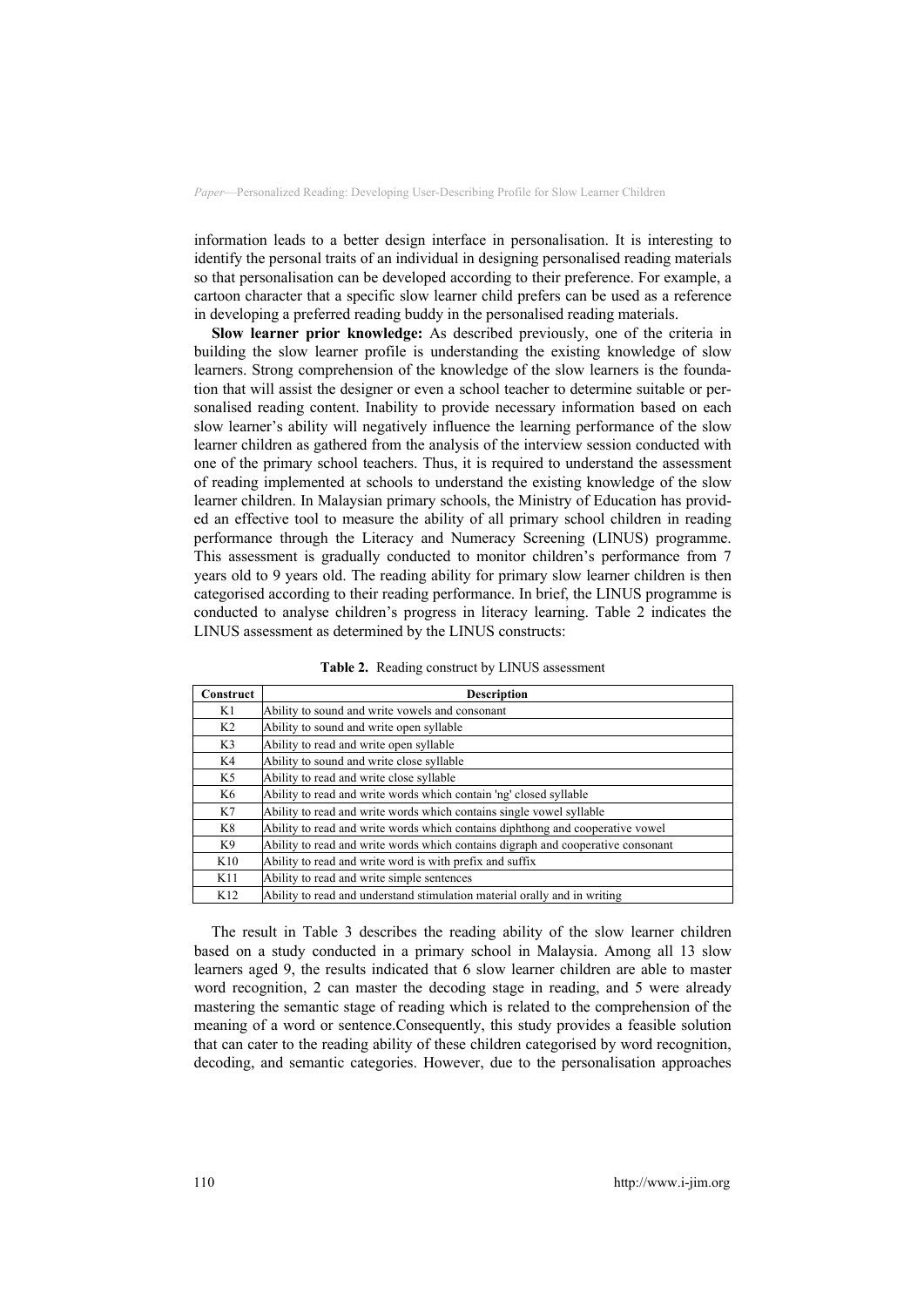that require us to observe the needs and preferences of the slow learner children, the identification process of the suitable aspect of the design does not stop once the existing knowledge of the slow learner children is identified. The next section explains the reading needs and reading preferences of the children as another consideration that should be catered in this study for the development of the personalised design content.

**Slow Learner Reading Needs and Reading Preferences:** Approaching slow learner children is different compared to how we communicate with other children at a similar age. The difference can be attributed to the characteristics of the slow learner children which require different approaches. The importance of handling slow learner children has been captured in several books which have provided several intervention strategies such as [19], [20] and [21]. Collecting information on reading needs and reading preferences of slow learners is an interesting part of this study. Not only the information determines the interactivity and the attractiveness of the user interface, the first process of finding the information is also a worthwhile experience. Finding information on reading needs and reading preferences of the slow learner children requires the researchers to be a part of the reading process in the primary school classroom. The slow learner children that were observed in this study are positioned in the remedial class in order to receive intensive practice on reading in the particular case study that was conducted. Slow learner children have poor self-image [22] and have low self-esteem, [23]. In order to communicate effectively with them during the interaction and observation session, a teaching and learning session was conducted and the researchers acted as new teachers. This requires the researchers to build a good reputation and establish trust with them. Although the observation session took longer, the results of the observation are very worthy to this study. All information on the reading needs and reading preferences with the one-to-one reading activity of each slow learner children have been successfully gathered. Several reading needs and preferences are depicted in Table 2.

| <b>Reading needs</b>                  | <b>Design strategies</b>                          | <b>Read Preferences</b>           | <b>Design Strategies</b>                                                   |
|---------------------------------------|---------------------------------------------------|-----------------------------------|----------------------------------------------------------------------------|
| Reading buddy or<br>teacher companion | Provide animated and<br>preferred reading buddy   | Reading book based<br>on interest | Develop book with identified<br>interest                                   |
| Repetition                            | Allow repetition                                  | Reading with or<br>without music  | Enable / diable music                                                      |
| Familiarized objects                  | use familarized theme to<br>promote understanding | Reading coloured<br>book          | Coloured animation book                                                    |
| Read-aloud<br>mechanism               | Provide narration                                 | Moving objects /<br>images        | Provide suistable images /<br>animation to avoid distraction in<br>reading |

**Table 3.** Matching criteria of personalization in reading

#### **4.2 User profile construction**

The user profile is not a new term. Apparently, a few years back, it has been used widely as a foundation for the implementation of personalized approach due to the importance of understanding a user [24]. User profile or user model is one feature that is important in personalization. The information stored in the user profile is essential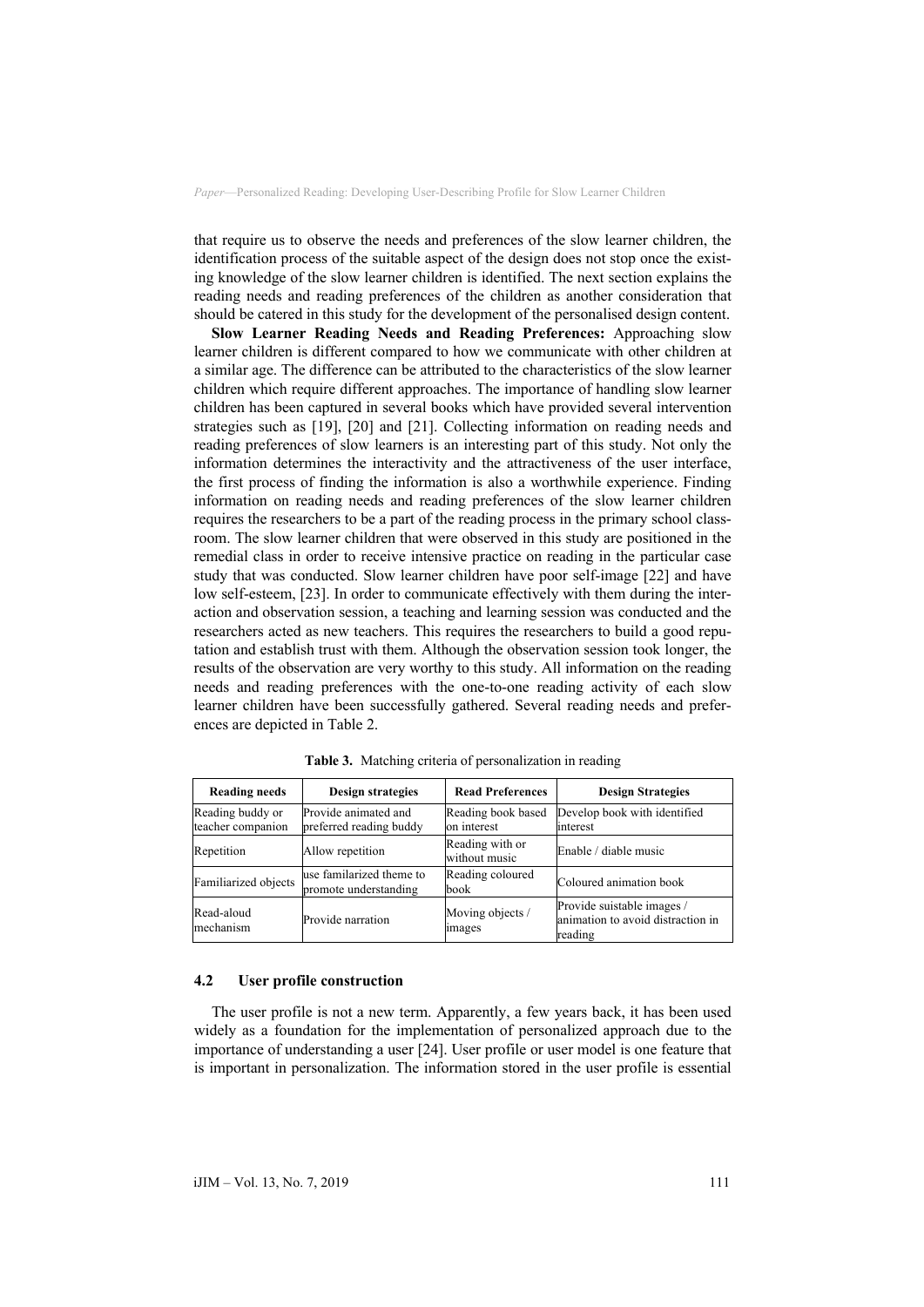to determine the different personalization effect on each individual user needs. In the development of personalized user Interface for slow learner children, the information of user profile is important to determine how the user interface is presented. In this particular study, the user profile was constructed by gathering explicit and implicit information of the users only. Due to the qualitative data collection technique implemented, as well as considering only reading activities are concerned, the user profile construction only focus on 4 important aspects that need to be considered in the design as proposed by [24] in his book entitled The Essential Guide to User Interface Design. All four aspects adapted in the construction of user profile in this study are:

- Knowledge/Experience
- User task and needs
- user psychological characteristics (motivation, expectation and cognitive style)
- user physical characteristics (name, age, cognitive processing, gender)

There are various ways of presenting user profiles such as keywords, semantic networks, or concepts, or association rules. In this particular study, the concept of user profile was used to identify related user profile features as proposed by [24]. Conceptlevel models of user interests are generally more powerful than keyword-level models. Compared to keywords, concept-level models allow a more accurate representation of interests. Concept user profiles are presented in the format of the node. The concept of user-describing profile describes using concept user profile that focuses on the in-depth understanding of a user for developing a personalised design. A good understanding of the user provides a clear explanation of the three important aspects of the user profile which are the existing knowledge of the user, reading needs, and reading preferences. In addition, the user profile also contains information on the personal explicit information of a particular user and the behavioural pattern which captures implicit information of a particular user while the user is performing a reading activity. The user profile is an important aspect of the personalisation tool. The type of information stored in the user profile is categorised into two (2) categories which are the static type of explicit information, and dynamic type of implicit information. All the necessary information is stored and the changes made by a particular user are recorded and updated to keep track of the user's reading pattern when using the application. Firstly, the data from the user are gathered and classified according to the reading ability based on the LINUS test result. The reading ability (RA) is used as a foundation for user profile classification. Grouping the children through similar RA would provide a solution for the children reading difficulties.

### **Elements for content design:**

- Reading ability (RA)
- Reading needs (RN) are divided into 2 categories, one for the content design, another one for interface design
- Reading preferences

All information for content personalisation is related to reading ability, reading needs, and reading preferences. Only related information to the reading of slow learn-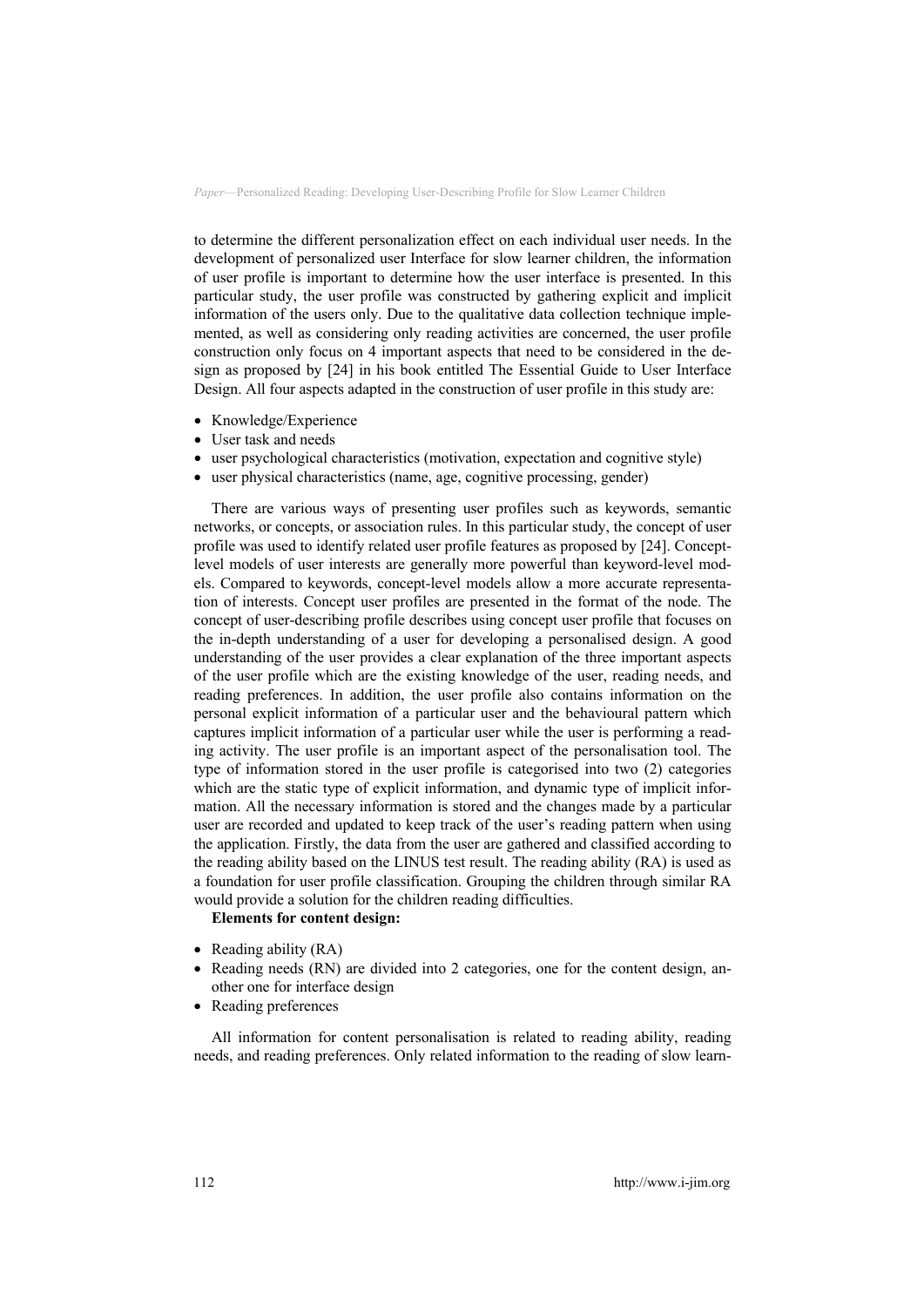er children is considered as an element in the content design due to the understanding of slow learner difficulties in reading leads to better design. In this paper, only one user profile which falls into the K12 reading construct is presented as an example to provide a better understanding of the importance of developing the user profile for a better design.

| <b>Reading Construct</b> | <b>Categories of</b><br><b>Reading ability</b> | <b>Description on reading Ability</b> | <b>No of slow Learner</b> |
|--------------------------|------------------------------------------------|---------------------------------------|---------------------------|
| K2                       | Phonology                                      | Decoding                              |                           |
| K <sub>3</sub>           | Orthology                                      | Word Recognition                      |                           |
| K4                       | Phonology                                      | Decoding                              |                           |
| K6                       | Orthology                                      | Word Recognition                      |                           |
| K11                      | Semantic                                       | Meaning                               |                           |
| K12                      | Semantic                                       | Meaning                               |                           |

**Table 4.** Focused categories of slow learner based on reading ability (K12 Reading Construct)

In brief, there are three (3) user profiles created based on the identified slow learners' reading ability. Each user profile is designed to cater to each slow learner application. Three interface designs were also developed to cater to a specific user profile. However, due to the limitation in decryption capacity, only one user profile is presented in the form of graphical information as shown in Figure 5.



**Fig. 4.** User profile with K12 reading ability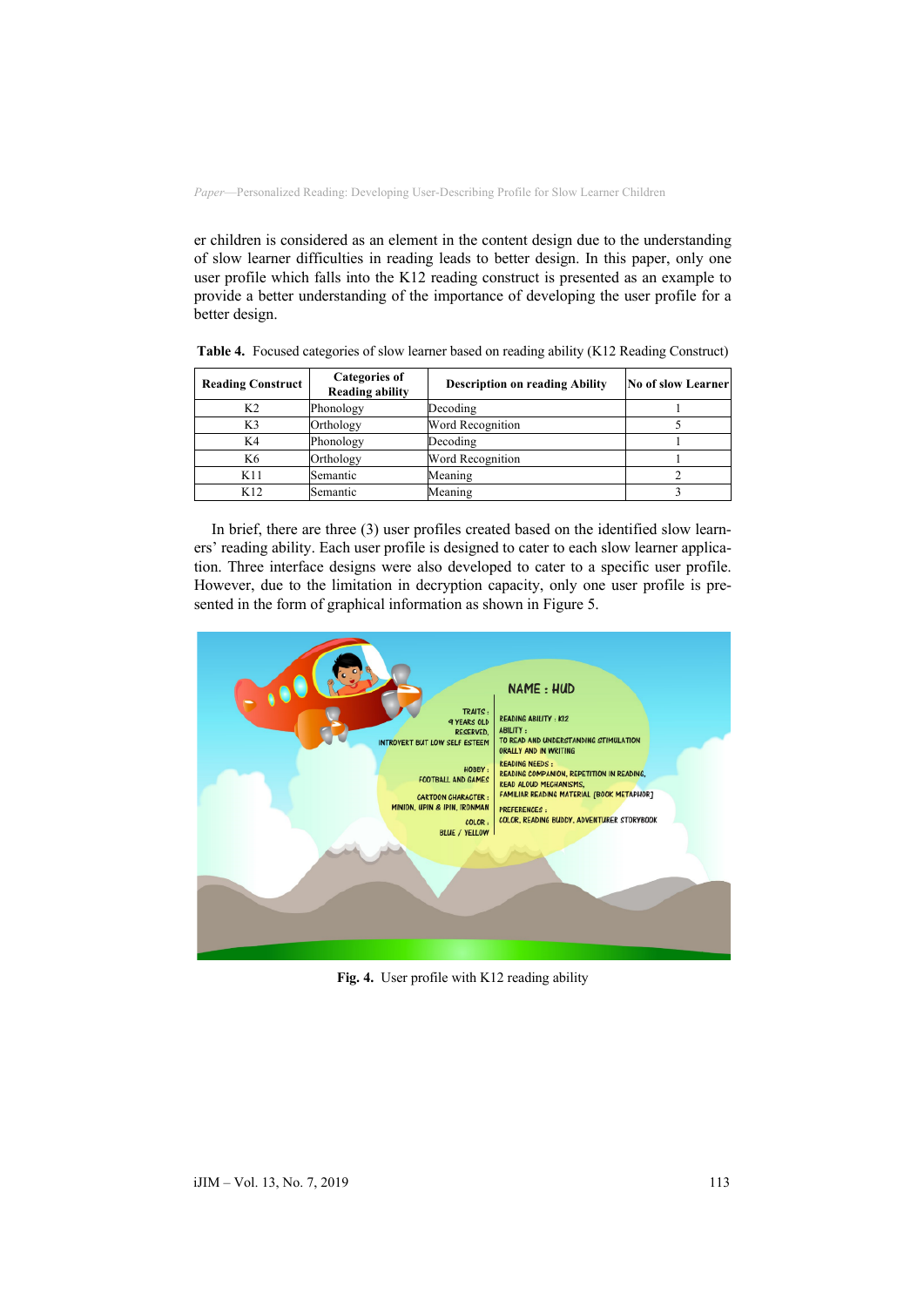# **5 Conclusion**

This study concludes that the development of personalisation approaches is a long process. The development requires a strong understanding of two important elements which are the specific user profile and personalisation design methods that are needed to be embedded as a solution. Understanding the user helps the designers to cater to specific problems or issues while understanding personalised design methods such as the development of the scenario helps the designers in understanding the method to develop a task or an activity in the development of artefact. Combining these two elements in the design process promises the possibility to provide workable personalisation as a design solution.

## **6 Acknowledgement**

The authors would like to record our sincere thanks to the Universiti Teknologi MARA for the financial support. This research is supported under the funding of 600- IRMI/DANA 5/3/LESTARI (0137/2016)

# **7 References**

- [1] S. Cakula and M. Sedleniece, "Development of a personalized e-learning model using methods of ontology," Procedia Comput. Sci., vol. 26, no. December, pp. 113–120, 2013. https://doi.org/10.1016/j.procs.2013.12.011
- [2] [T. Yang, G. Hwang, and S. J. Yang, "Develo](https://doi.org/10.1016/j.procs.2013.12.011)pment of an Adaptive Learning System with Multiple Perspectives based on Students' Learning Styles and Cognitive Styles," J. Educ. Technol. Soc., vol. 16, no. 4, 2016.
- [3] M. Gil, P. Giner, and V. Pelechano, "Personalization for unobtrusive service interaction," Pers. Ubiquitous Comput., vol. 16, no. 5, pp. 543–561, 2012. https://doi.org/10.1007/ s00779-011-0414-0
- [4] [Y. A. Rezaei, G. Heisenberg, and W. Heide](https://doi.org/10.1007/s00779-011-0414-0)n, "User Interface Design for Disabled People Under the Influence of Time, Efficiency and Costs," in Communications in Computer and Information Science, 2014, vol. 435 PART I, pp. 197–202. https://doi.org/10.1007/978-3- 319-07854-0\_35
- [5] [T. H. Wang, "Developing an assessment-cente](https://doi.org/10.1007/978-3-319-07854-0_35)red e-Learning system for improving student learning effectiveness," Comput. Educ., vol. 73, pp. 189–203, 2014. https://doi.org/ 10.1016/j.compedu.2013.12.002
- [6] [A. G. Hwang, H. Sung, C. Hung, and I. Huang,](https://doi.org/10.1016/j.compedu.2013.12.002) "A Learning Style Perspective to Investigate the Necessity of Developing Adaptive Learning Systems," J. Technol. Soc., vol. 16, no. 2, 2016.
- [7] C. Chen, "Personalized Intelligent Mobile Learning System for Supporting Effective English Learning Published by : International Forum of Educational Technology & Society Personalized Intelligent Mobile Learni," Int. Forum Educ. Technol. Soc., vol. 11, no. 3, 2017.
- [8] J. M. Carroll, Making use: scenario-based design of human-computer interactions, vol. 48. 2000.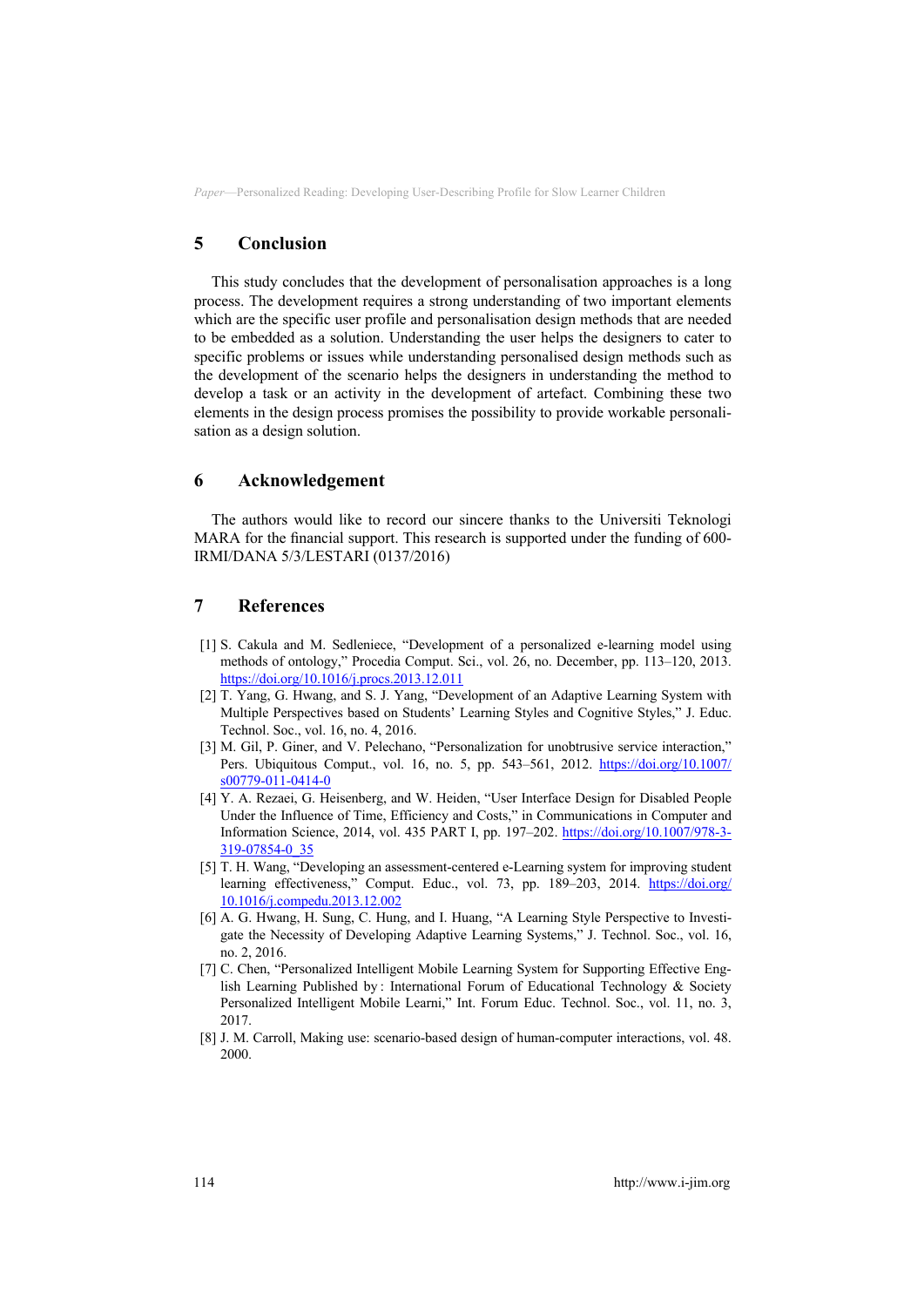- [9] K. Wu, Y. Tang, and C. Tsai, "Graphical interface design for children seeking information in a digital library," Vis. Eng., vol. 2, no. 1, p. 5, 2014.
- [10] K. Moffatt, J. David, and R. M. Baecker, "Reading, Laughing and Connecting with Young Children," Springer-Verlag London, pp. 173–193, 2013.
- [11] C. Walkington and M. Sherman, "Using adaptive learning technologies to personalize instruction: The impact of interest-based scenarios on performance in algebra," J. Educ. Psychol., vol. v105, no. 4, pp. 932–945, 2013.
- [12] A. Gauch, Susan; Speretta, Mirco; Chandramouli,Aravind; Micarelli, "User Profiles for Personalized Information Access," Adapt. Web, vol. 4321, pp. 54–89, 2007. https://doi.org/10.1007/978-3-540-72079-9\_2
- [13] [S. Kanoje, S. Girase, and D. Mukhopadhyay,](https://doi.org/10.1007/978-3-540-72079-9_2) "User Profiling Trends, Techniques and Applications," Int. J. Adv. Found. Res. Comput., vol. 1, no. 11, pp. 2348–4853, 2014.
- [14] G. Jawaheer, M. Szomszor, and P. Kostkova, "Comparison of implicit and explicit feedback from an online music recommendation service," Proc. 1st Int. Work. Inf. Heterog. Fusion Recomm. Syst. - HetRec '10, pp. 47–51, 2010. https://doi.org/10.1145/ 1869446.1869453
- [15] [D. Godoy and A. Amandi, "User profiling](https://doi.org/10.1145/1869446.1869453) in personal information agents: A survey," Knowl. Eng. Rev., vol. 20, no. 4, pp. 329–362, 2005.
- [16] Ahmed Altaboli, "Investigating the Effects of Font Styles on Perceived Visual Aesthtics of Website Interface Design," LNCS 8004 - Human-Computer Interact. Hum. centered Des. approaches, methods, tools Environ., vol. 1, no. July, 2013. https://doi.org/10.1007/978-3-642-39232-0\_59
- [17] [K. L. Mcclarty and M. N. Gaertner, "Measuri](https://doi.org/10.1007/978-3-642-39232-0_59)ng Mastery: Best Practices for Assessment in Competency-Based Education," no. April, p. 16 p., 2015.
- [18] L. Wawryk-Epp, G. Harrison, and B. Prentice, Teaching Students with Reading Difficulties and Disabilities: A Guide to Educators. Saskatchewan Learning, 2004.
- [19] A. G. K. Hugh W. Catts, The Connections Between Language and Reading Disabilities. London: Lawrence Erlbaum Associates, 2005.
- [20] A. Druin, Mobile Technology for Children:Designing for Interaction and Learning. Amsterdam: Morgan Kaufman Publishers, 2009.
- [21] Y. S. Al-hashmi, "Slow Learners: How are they Identified and Supported?," English, 2008.
- [22] B. Wawryk-Epp, Lynne; Harrison, Gina; Prentice, Teaching Students with Reading Difficulties and Disabilities: A Guide for Educator. 2004.
- [23] B. Saleena and S. K. Srivatsa, "Using concept similarity in cross ontology for adaptive e-Learning systems," J. King Saud Univ. - Comput. Inf. Sci., vol. 27, no. 1, pp. 1–12, 2015. https://doi.org/10.1016/j.jksuci.2014.03.007

# **8 [Authors](https://doi.org/10.1016/j.jksuci.2014.03.007)**

**[Dr Wan Adilah Wan Adnan](https://doi.org/10.1016/j.jksuci.2014.03.007)** has over 30 years of experience in academic sector. Currently she is an Associate Professor at the Faculty of Computer and Mathematical Sciences, Universiti Teknologi MARA (UiTM). She is the Internal Audit committee of the faculty. Wan Adilah is also a panel assessor of the Malaysia Qualifying Agency (MQA), a statutory body to accredit academic programs since year 2001. Wan is also an external accessor for masters programs at the Madinah International University, Malaysia. Her research interest is in HCI focusing on usability and user experience evaluation, personalization as well as community informatics and in curriculum de-